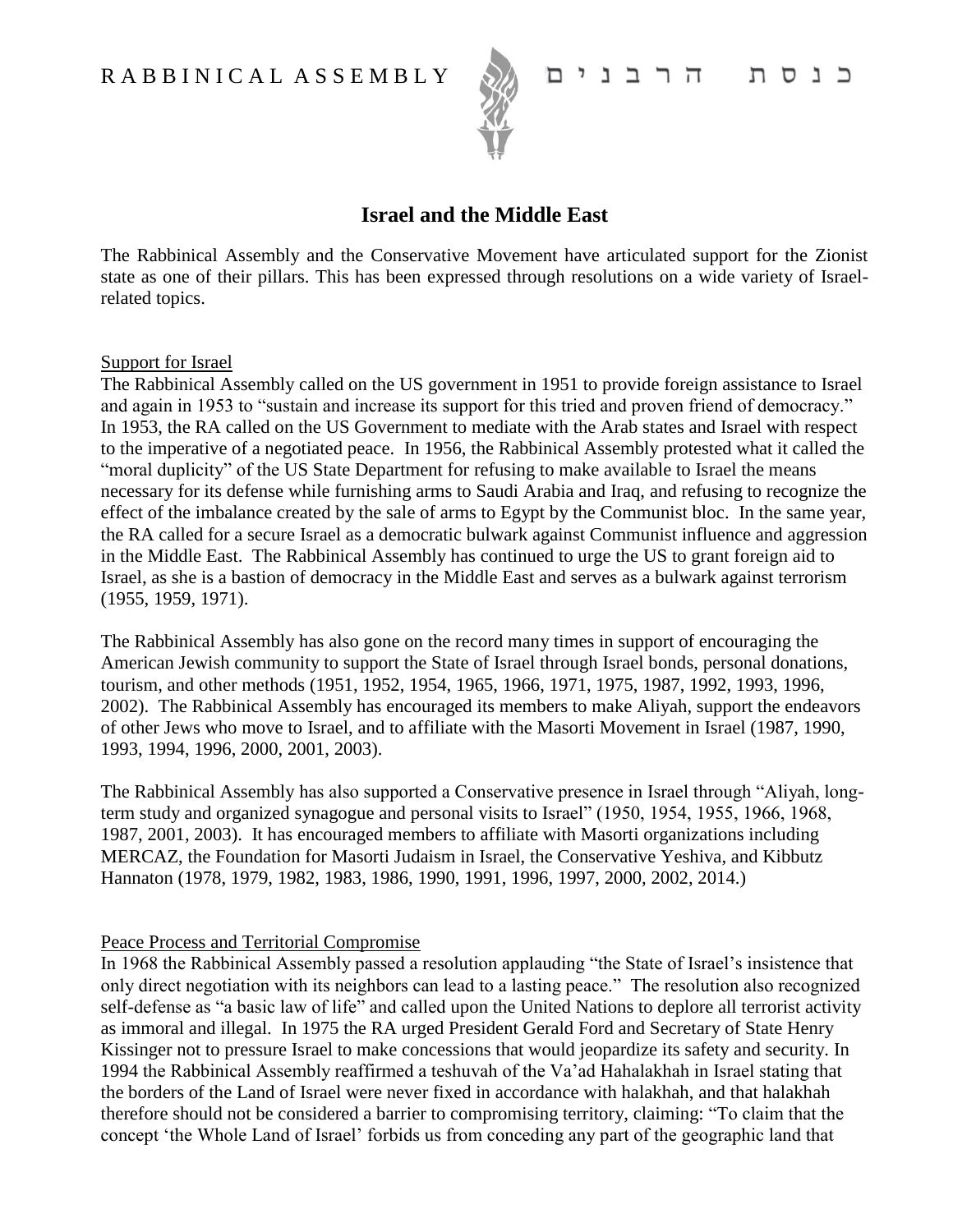

happens to be under Jewish sovereignty, has no support in the halakhah." In 1995 the RA urged its members to support Israel's struggle for peace, support Israel and her Arab neighbors in their quest to bring about peace, and to oppose terrorism. Similar sentiments were reaffirmed in 2001, 2002, and 2005. In 2008 the RA passed a resolution praising the efforts of President George W. Bush and Secretary of State Condoleezza Rice at the Annapolis Summit and their continuing determination to work with Israel as a partner in the effort to reach a just and lasting peace, while refraining from imposing solutions. In 2010 the RA passed a resolution expressing its support for Israel as it engages in peace talks and calling for Israel to consider the views of Diaspora Jews as partners in the peace process.

In 2011 the RA passed a resolution opposing any unilateral declaration of Palestinian statehood.

# Religious Pluralism

As far back as 1964, the Rabbinical Assembly called on the Israeli government to equally recognize "the full and equal rights of all religious groups, and their unhampered right to teach and practice their doctrines and religious rights" and condemned "any discrimination against any rabbi in Israel on the basis of his association with a particular group or religious denomination." In 1987 the RA condemned Knesset members and Israeli politicians who "vote in such a way as to call into question the legitimacy of Conservative (Masorti) Judaism" and claimed that such politicians "thereby render themselves unacceptable…as fitting representatives of Israel at communal functions in the American Jewish community in which the participation of Conservative rabbis or laymen is expected." Resolutions supporting equal funding for all streams of Judaism passed in 1994, 1997, 2000, 2012, and 2013. In 1988 and 2009 the RA urged the dissolution of the Israeli Chief Rabbinate.

The Rabbinical Assembly has called for the Israeli government to recognize the legitimacy of all major denominations' religious ceremonies, including conversions (1987, 1997, 2007, 2009, 2014), weddings (2009), and citizenship under the Right of Return (1985, 1987). The RA has also called for an end to private organizations such as hotels discriminating against non-Orthodox Jews by denying them "the rights and privileges afforded Orthodox guests including the use of a synagogue and a Sefer Torah" (2012). General resolutions reaffirmed the need for religious freedom in 1996, 2000, 2001, 2006, and 2010.

In 1990 the Rabbinical Assembly came out in support for Women of the Wall and their work ensuring freedom of worship at the Kotel. In 2004 the RA condemned an Israeli plan to"[extend] the area separating men and women and reducing the public space," decrying it as "a unilateral change...and an affront to many Jews the world over." The Rabbinical Assembly also registered its support for the Sharansky plan to create space for egalitarian prayer at Robinson's Arch in 2013.

# Jerusalem

In 1992 the RA asked the United States government to recognize "the indivisibility of Jerusalem and…Jerusalem as the legitimate capital of Israel." In that resolution the RA also expressed "its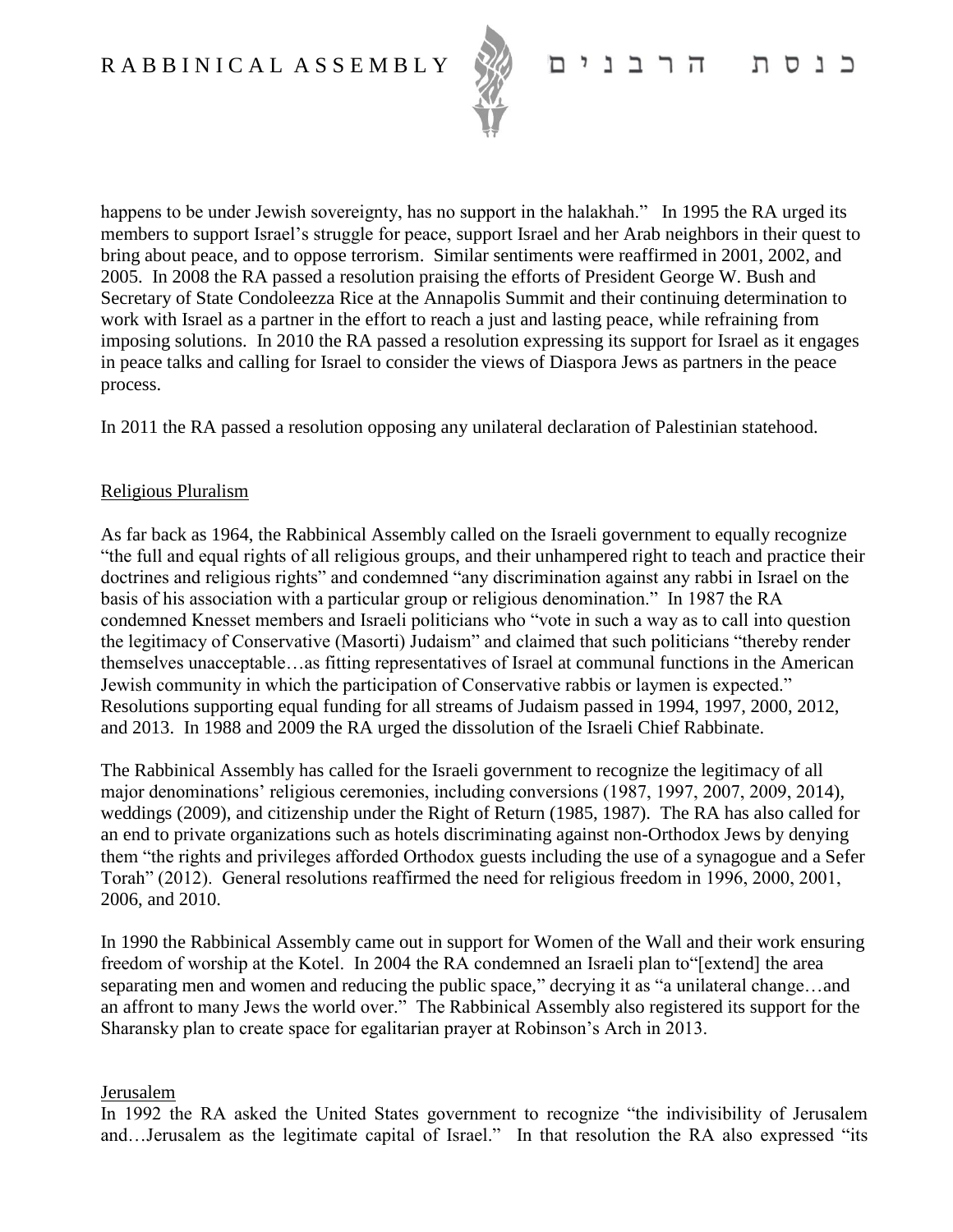

#### הרבנים כוסה

profound joy in that unification." The Rabbinical Assembly affirmed in 2001 the centrality of Jerusalem and the Temple Mount to the heart of Judaism, while also recognizing the importance of this site in Islamic tradition. In 2008 the RA passed a resolution calling for any future peace agreements to ensure that Jerusalem remain the capital of Israel; advocating Israeli control over sacred Jewish sites and a guarantee of free access for all Jews regardless of denominational affiliation; asking the United Nations and other international organizations to affirm Jerusalem as the capital of Israel; and calling upon all parties involved in negotiations to guarantee access to significant historical and religious sites for all people.

### Divestment

In 2005 the Rabbinical Assembly expressed its concern over mainstream church groups, especially those in the US, who are pursuing divestment in Israel as a tool to promote Middle East peace. The Rabbinical Assembly has done much work over the years through the National Council of Synagogues to educate church and interfaith groups on the issue of divestment and the links between anti-Israel rhetoric and anti-Semitism. In the aforementioned 2005 resolution the RA called on its members to build bridges to non-Jewish groups in Europe and Israel; to dispel misperceptions and improve relations; to show church leaders how using divestment from Israel as a lever against the Jewish state, instead of condemnation of terrorism, only plays into the hands of extremists and exacerbates violence; and to support interfaith projects and cooperative programs between Palestinians and Israelis.

Similarly, in 2010, the Rabbinical Assembly passed a resolution condemning anti-Semitic attacks on Israel and its citizens by the global community, including boycott and delegitimizing efforts. It also passed a 2010 resolution criticizing the Presbyterian Church's publication "Breaking Down the Walls" for its "one-sided perspective that places the full blame for the conflict on Israel and rejects the notion of a two-state solution." In 2012, the Rabbinical Assembly passed a resolution voicing concerns over anti-Israel activities on college and university campuses.

#### Terrorism

In 2002 the Rabbinical Assembly called for the United States House and Senate to pass a bill (S 1409 and HR 1795) requiring sanctions be imposed on the PLO and the Palestinian Authority if these groups do not meet their commitments to end terrorism.

#### Threat from Iran

In 2007 and again in 2008, the RA declared its support for efforts to stop Iran from achieving nuclear capability and urged the United States and the United Nations to prevent Iran from supporting and supplying Hamas, Hezbollah, Islamic Jihad, and any organization seeking to attack the people or the State of Israel.

Pollard Case